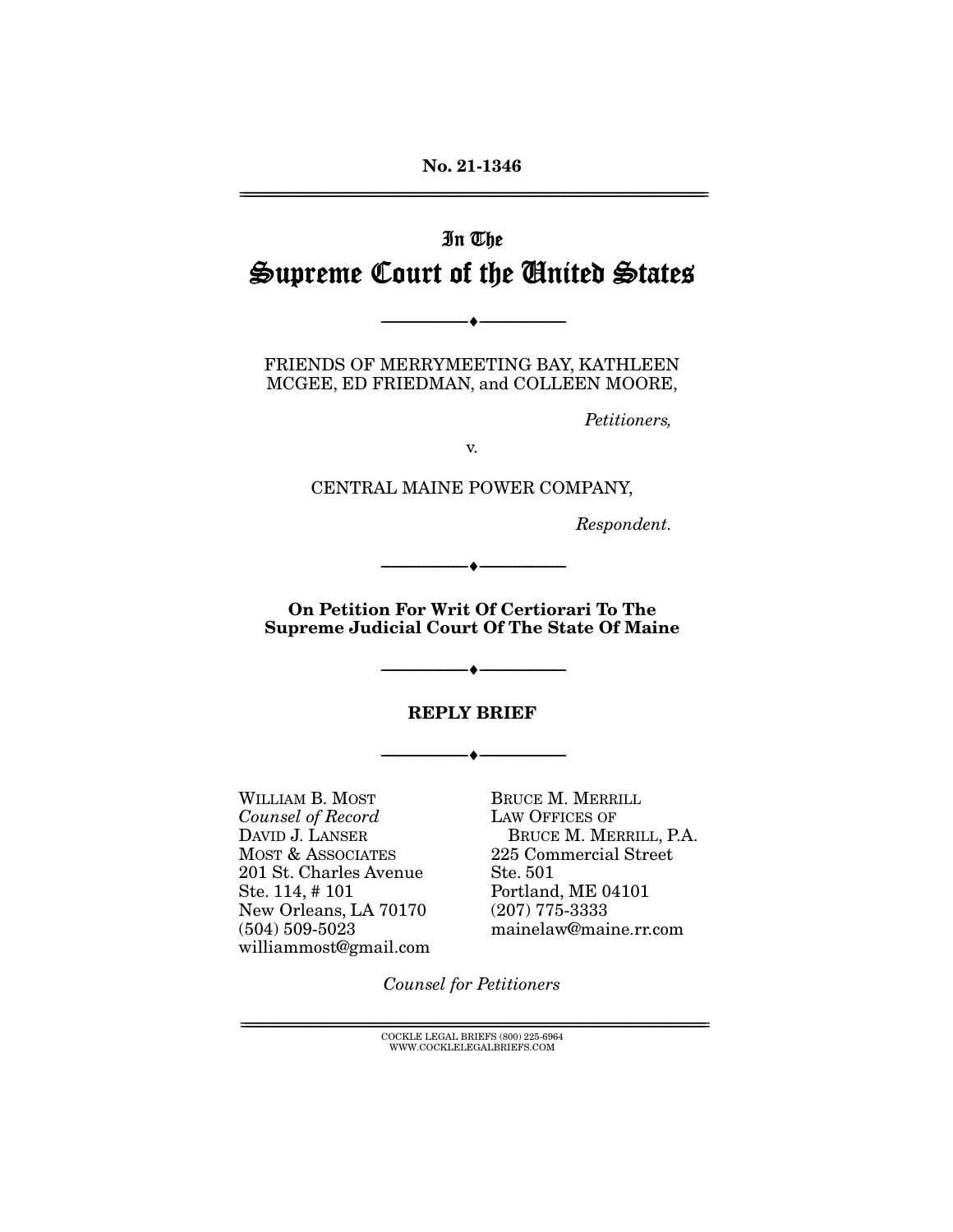## TABLE OF CONTENTS

| ñ<br>о<br>я<br>4 |
|------------------|
|------------------|

|              |                                                                                                                    | $\mathbf{i}$   |
|--------------|--------------------------------------------------------------------------------------------------------------------|----------------|
|              |                                                                                                                    | 11             |
|              |                                                                                                                    | 1              |
| $\mathbf{L}$ |                                                                                                                    | 1              |
| H.           | Certiorari Should Be Granted Because<br>the Court Below Applied FAA Field<br>Preemption to Areas Outside Navigable | $\overline{2}$ |
| HL.          | Certiorari Should Be Granted Because<br>There Cannot Be Conflict Preemption<br>When the NHDs Explicitly Required   | 5              |
|              | IV. The Nature of the Decision Below Is Not a                                                                      | 6              |
|              |                                                                                                                    | 7              |

i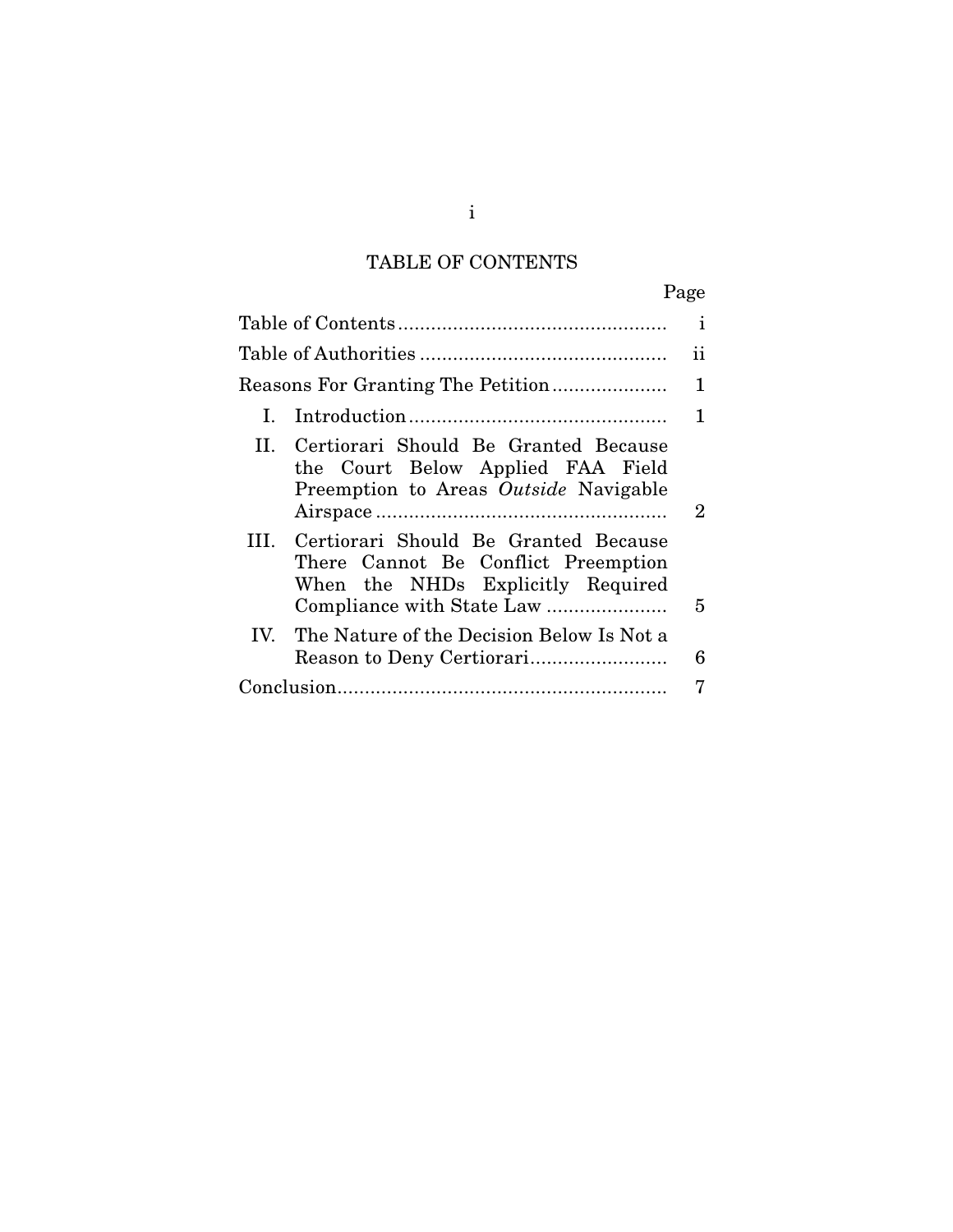## TABLE OF AUTHORITIES

Page

| <b>CASES</b>                                               |
|------------------------------------------------------------|
| Big Stone Broadcasting, Inc. v. Lindbloom, 161             |
| <i>Freightliner Corp. v. Myrick,</i> 514 U.S. 280 (1995) 5 |
| <b>STATUTES</b>                                            |
|                                                            |
|                                                            |
| <b>OTHER AUTHORITIES</b>                                   |
| Me. R. App. $\mathbb{Z}$ 12 Advisory Notes, August 2004 6  |

ii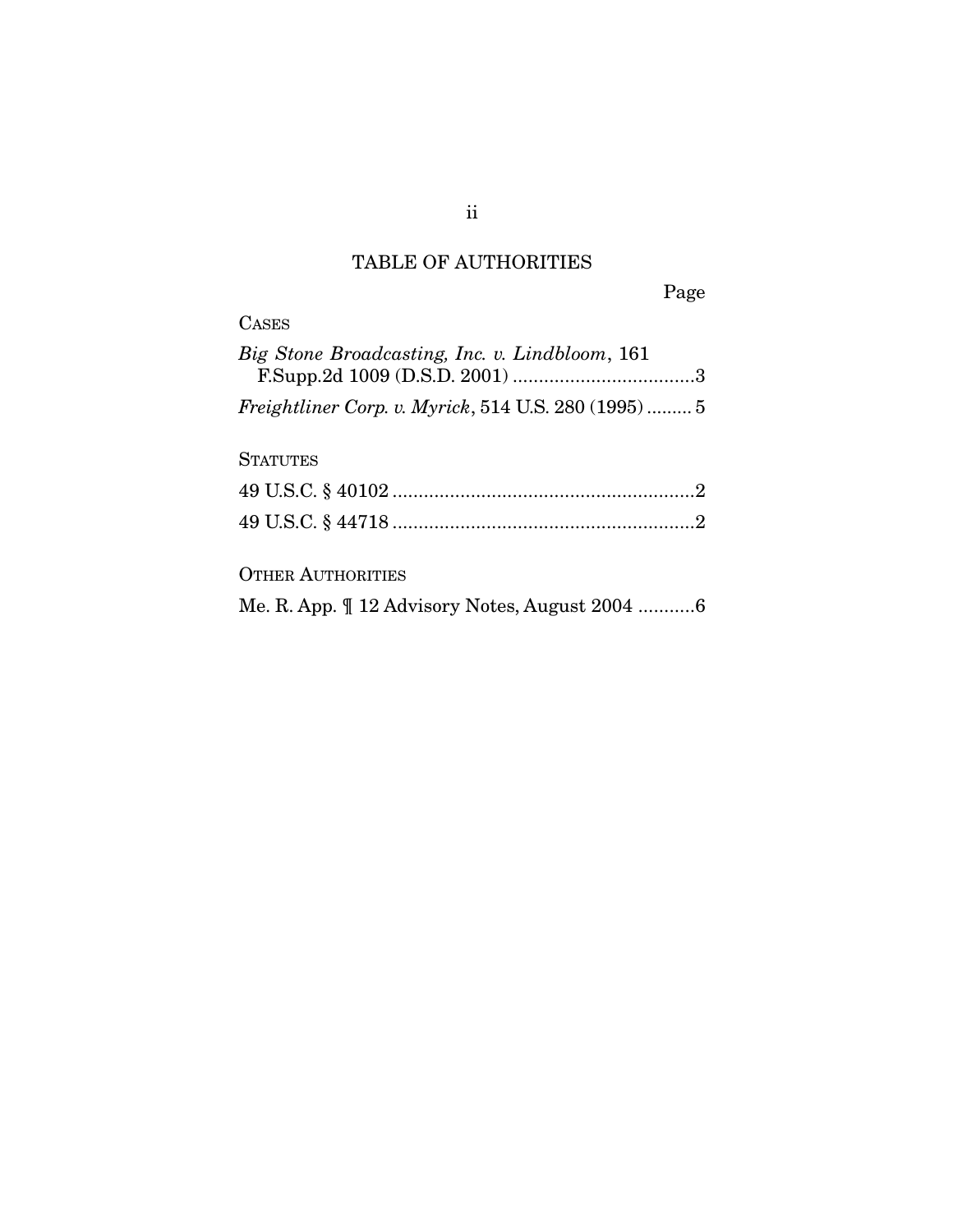#### **REASONS FOR GRANTING THE PETITION**

#### **I. Introduction.**

 This petition is about whether the Federal Aviation Administration's (FAA) issuance of unenforceable No Hazard Determinations (NHDs) for Respondent's towers triggers federal preemption.

 In opposition, Respondent's primary argument is that the Federal Aviation Act generally preempts state laws that conflict with air safety. But that general principle, does not solve the issue here, for at least two reasons.

 First, because all parties agree the towers here are outside the air zone in which the FAA has enforceable jurisdiction.

 And second, because the FAA explicitly required Respondent to comply with state and local law in the text of the NHDs.

 Because of these two points, Respondent's defense of the Maine court's decision backs Respondent into confusing, internally-contradictory corners. For example, Respondent concedes that NHDs have "no enforceable legal effect," but then argues in the same paragraph that "as a practical matter, [they] are binding in force and effect." (Opp. at 13).

 Why do they argue that self-contradiction? Because Respondents need to have it both ways. If the NHDs have enforceable legal effect, then Respondent's towers likely trigger NEPA and judicial review. (See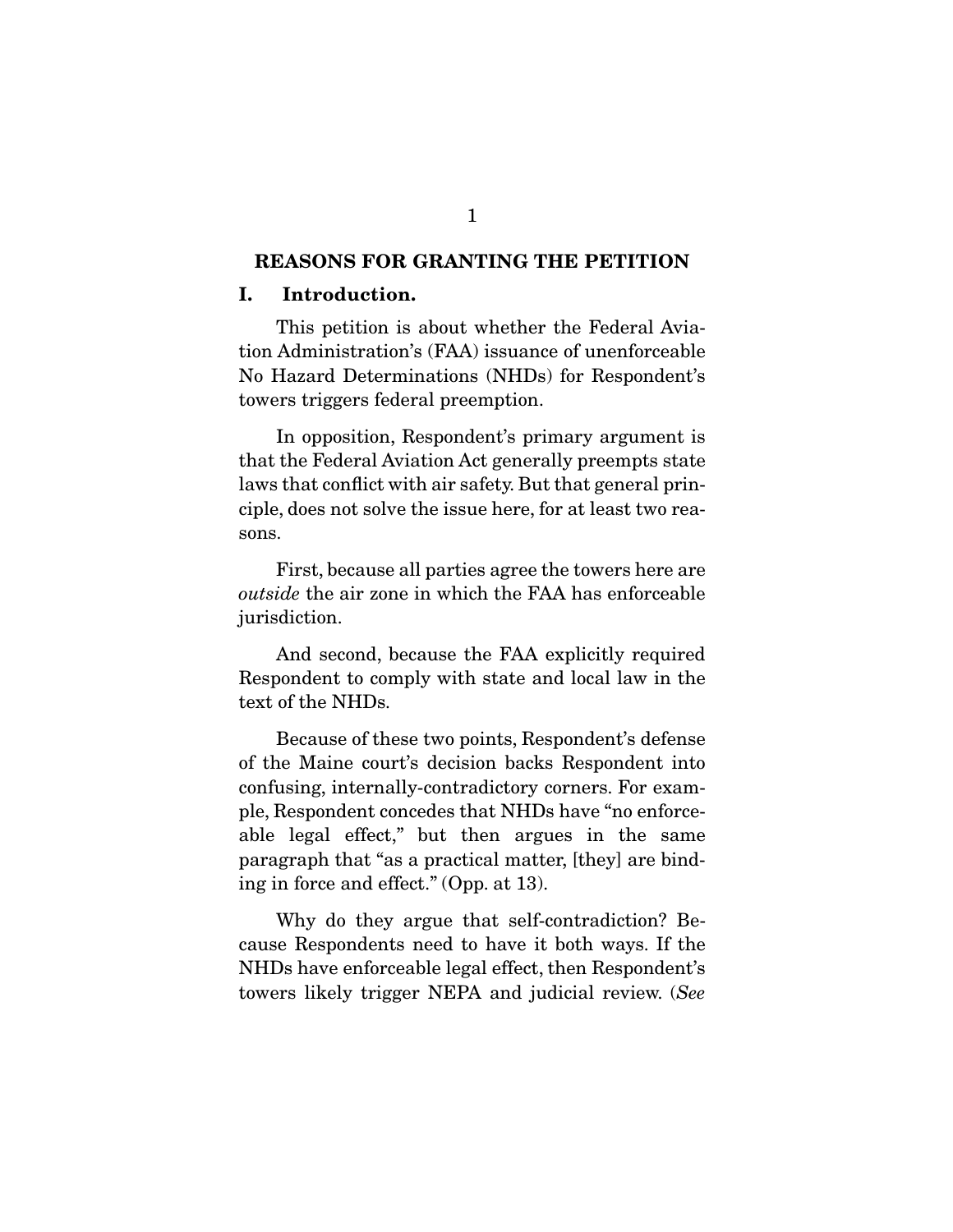Opp. at fn. 4). But if the NHDs do not have enforceable legal effect, then there is no federal preemption, and state law applies. So Respondent argues that the NHDs are simultaneously enforceable and not enforceable – the Schrödinger's Cat of federal agency guidance.

 But despite the facial implausibility of that position, the court below blessed that interpretation of the law. As a result, federal administrative agencies will be emboldened to use unenforceable advisory documents to pretermit a state's ability to apply their law. For that reason, Petitioner asks this Court to review the matter and grant certiorari.

### **II. Certiorari Should Be Granted Because the Court Below Applied FAA Field Preemption to Areas** *Outside* **Navigable Airspace.**

 Respondent correctly points out that the Federal Aviation Act generally occupies the field of airspace safety, and preempts state law.

 But that does not mean the Act covers all airspace anywhere, such as the air inside houses or inside lungs. Instead, the law provides a process for evaluating whether structures may "interfer[e] with air commerce." 49 U.S.C. § 44718. This involves an assessment of whether they intersect with navigable airspace. 49 U.S.C. § 40102 ("[n]avigable airspace means airspace at and above minimum flight altitudes . . . including airspace needed for safe takeoff and landing.").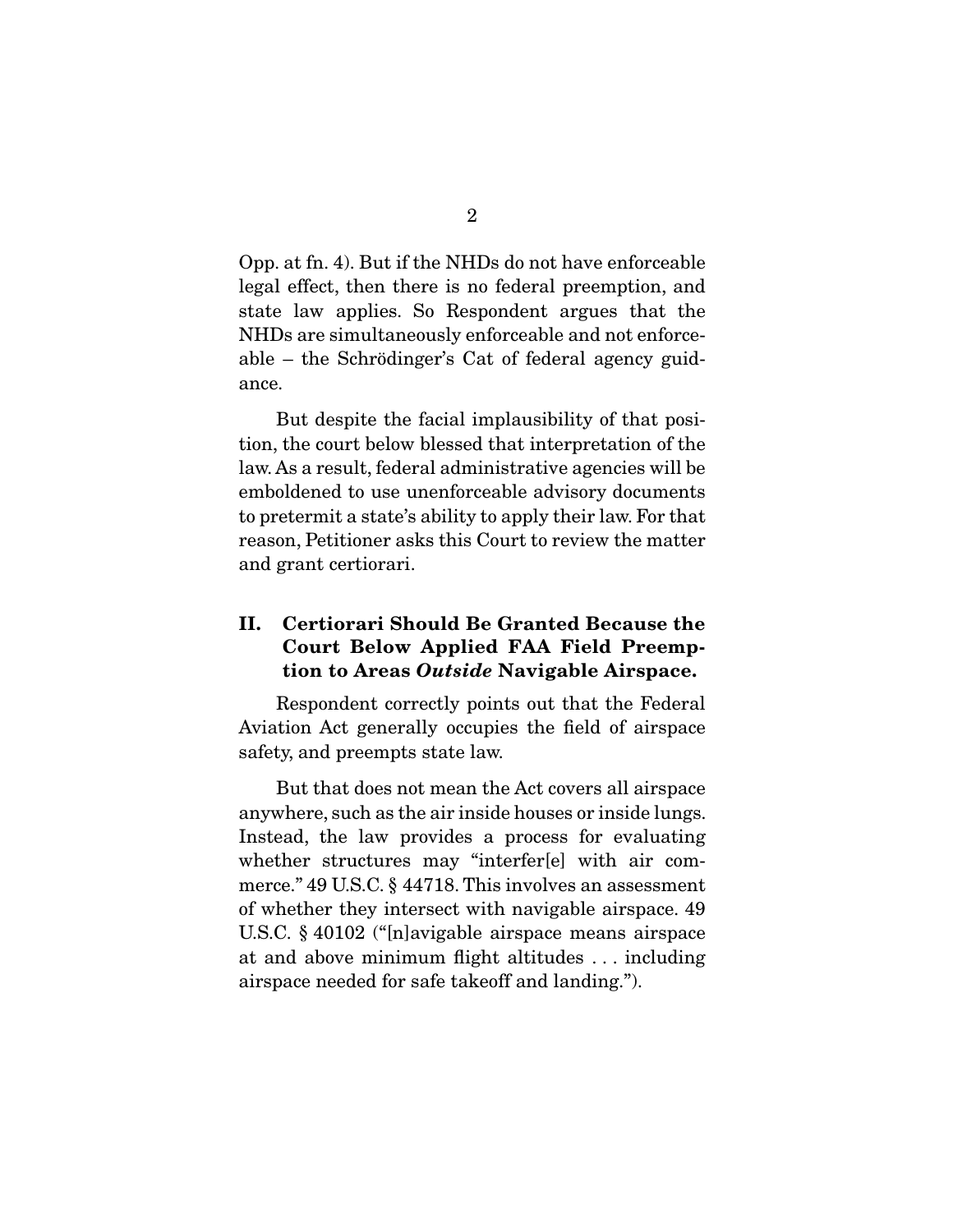Here, the parties are in agreement that the towers at issue do not intersect the navigable airspace that triggers enforceable FAA requirements. As Petitioner's Complaint alleges, on January 27, 2020, Respondent's expert Clyde Pittman, Director of Engineering of Federal Airways & Airspace, Inc. wrote an opinion letter that "the Chop Point towers do not meet the requirements of 14 CFR Part 77 to automatically require lighting/marking because the towers are not located within the mandated distance from an airport." Respondent's brief notes that the Federal Aviation Act governs "structures affecting the navigable airspace" – but it never claims that the towers at issue here are in navigable airspace.

 Thus, when Respondents claim that "federal courts have found state law preempted in the context of the FAA's no hazard determinations" (Opp. at 12), they are describing something very different than the facts here. They cite one case for that proposition  $-Big$ Stone Broadcasting, Inc. v. Lindbloom, 161 F.Supp.2d 1009 (D.S.D. 2001). But Big Stone involved a tower that "penetrat[ed] into the protected highway flight space" in South Dakota. Id. at 1012. Here, the parties are in agreement that the towers do not enter into navigable airspace. And so they do not trigger enforceable FAA jurisdiction. Notably, Respondent does not point to any case in which a court found that NHDs trigger federal preemption regarding structures outside navigable airspace.

 By bringing the zone of federal preemption out of navigable airspace and closer to the ground, the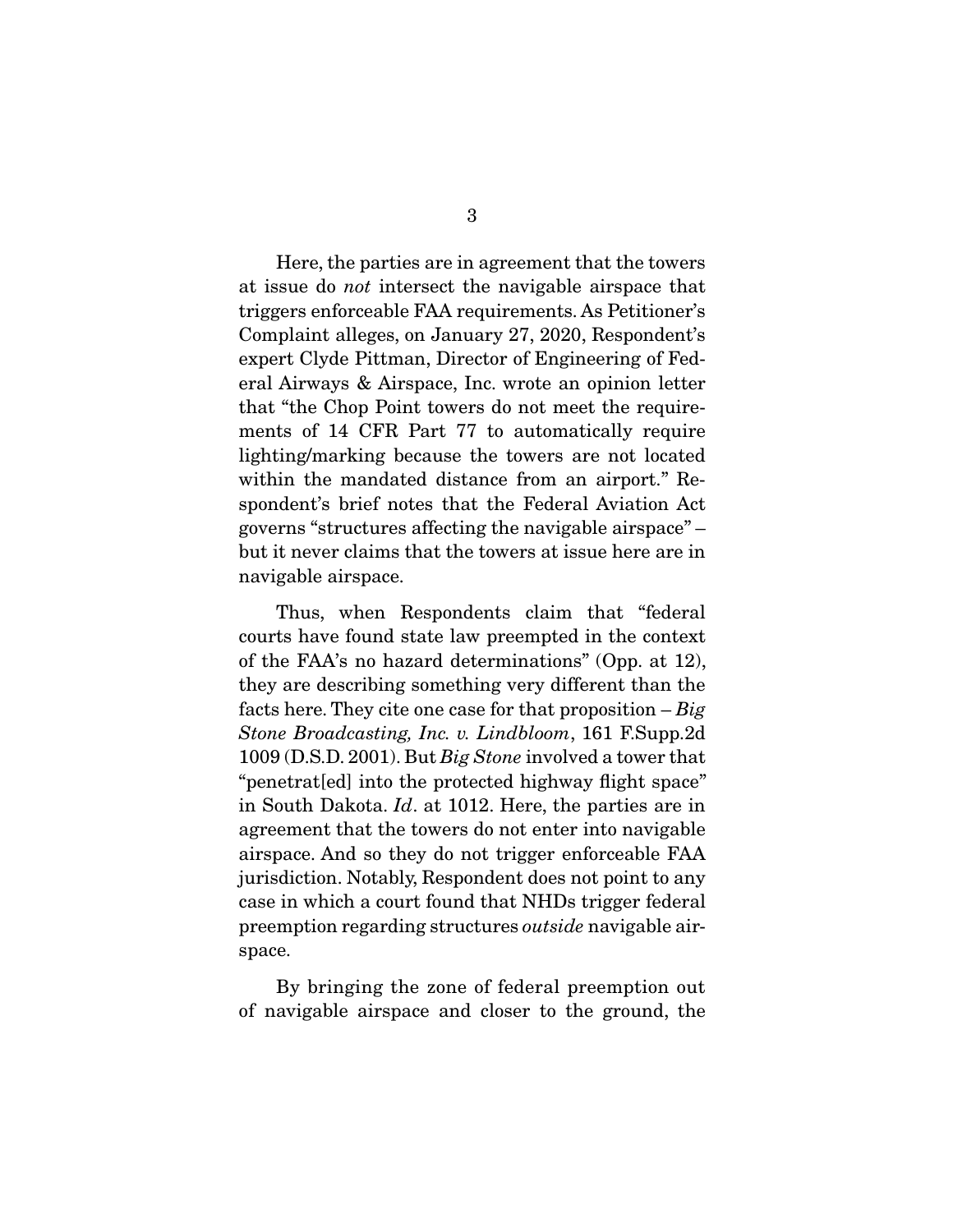decision below risks federal preemption being applied to classically local decision making – like building codes, tree management, etc.

 Additionally, the high-intensity, flashing lights that Respondent describes as the product of "an FAA safety standard" (Opp. at 18) were not suggested by the FAA at all for this specific project. They were a suggestion by Respondent, which the FAA then included in the NHDs. The towers had existed for decades without lights without any objection by the FAA. It was Respondent that devised the plan to add lights; not the FAA. In a series of revised NHDs, the FAA approved every suggestion Respondent proposed. But Respondent never formally submitted Petitioners' proposed safety measures to the FAA. Petitioners' safety measures could just as easily generate an NHD as Respondent's. Accordingly, potential replacement of the lights with other safety measures does not stand as an obstacle to any federal purpose.

 Further, Respondent disputes Petitioners' point that there is now a loophole by which no government entity can enforce certain air safety recommendations in Maine. (Opp. at 15). But Respondent does not explain why this is not so. It concedes that the FAA's recommendations with regard to the towers at issue here are federally unenforceable. *Id.* at 13. And Respondent's field preemption argument means state and local actors cannot enforce those air safety recommendations either. So if neither federal nor state nor local actors can enforce the air safety measures, who is left? No one. If Respondent chose tomorrow to strip the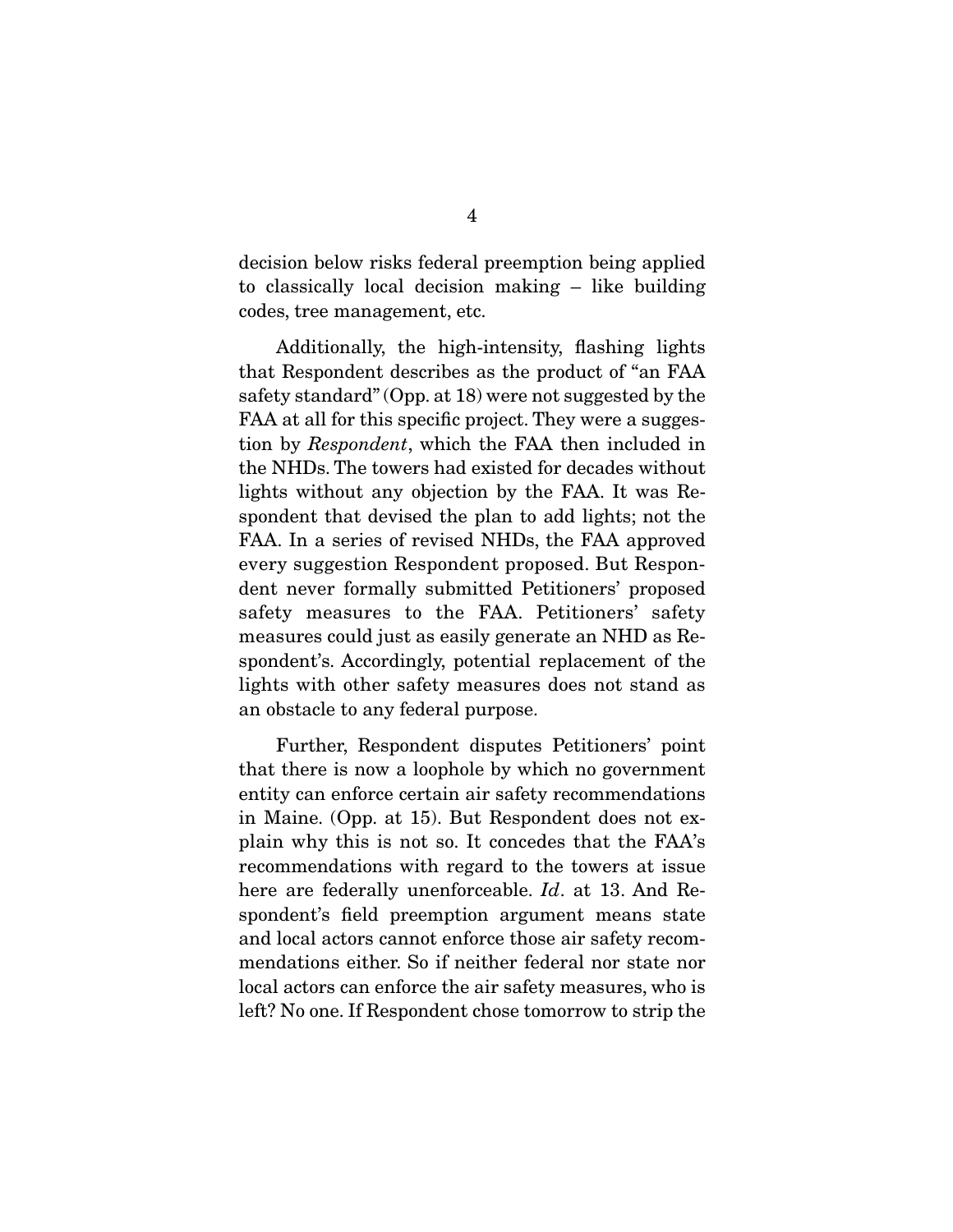towers of all their air safety measures, and install none of the measures Petitioners propose, literally no one could stop them – unless this Court reverses the decision below.

## **III. Certiorari Should Be Granted Because There Cannot Be Conflict Preemption When the NHDs Explicitly Required Compliance with State Law.**

 In their opposition, Respondent raises the issue of conflict preemption, even though they agree that the Law Court below based its decision on field preemption, not conflict preemption. (Opp. at 17). But there is no conflict preemption issue here. Conflict preemption occurs when (1) "it is impossible for a private party to comply with both state and federal requirements," or (2) "where state law stands as an obstacle to the accomplishment and execution of the full purposes and objectives of Congress." Freightliner Corp. v. Myrick, 514 U.S. 280, 287 (1995).

 There is no conflict here because the NHDs explicitly directed Respondent to comply with state law. The text of the NHDs say that they do "not relieve the sponsor of compliance responsibilities relating to any law, ordinance, or regulation of any Federal, State, or local government body." (App. 26). State law cannot stand as an obstacle to federal purposes when compliance with state law is an explicit federal purpose and directive.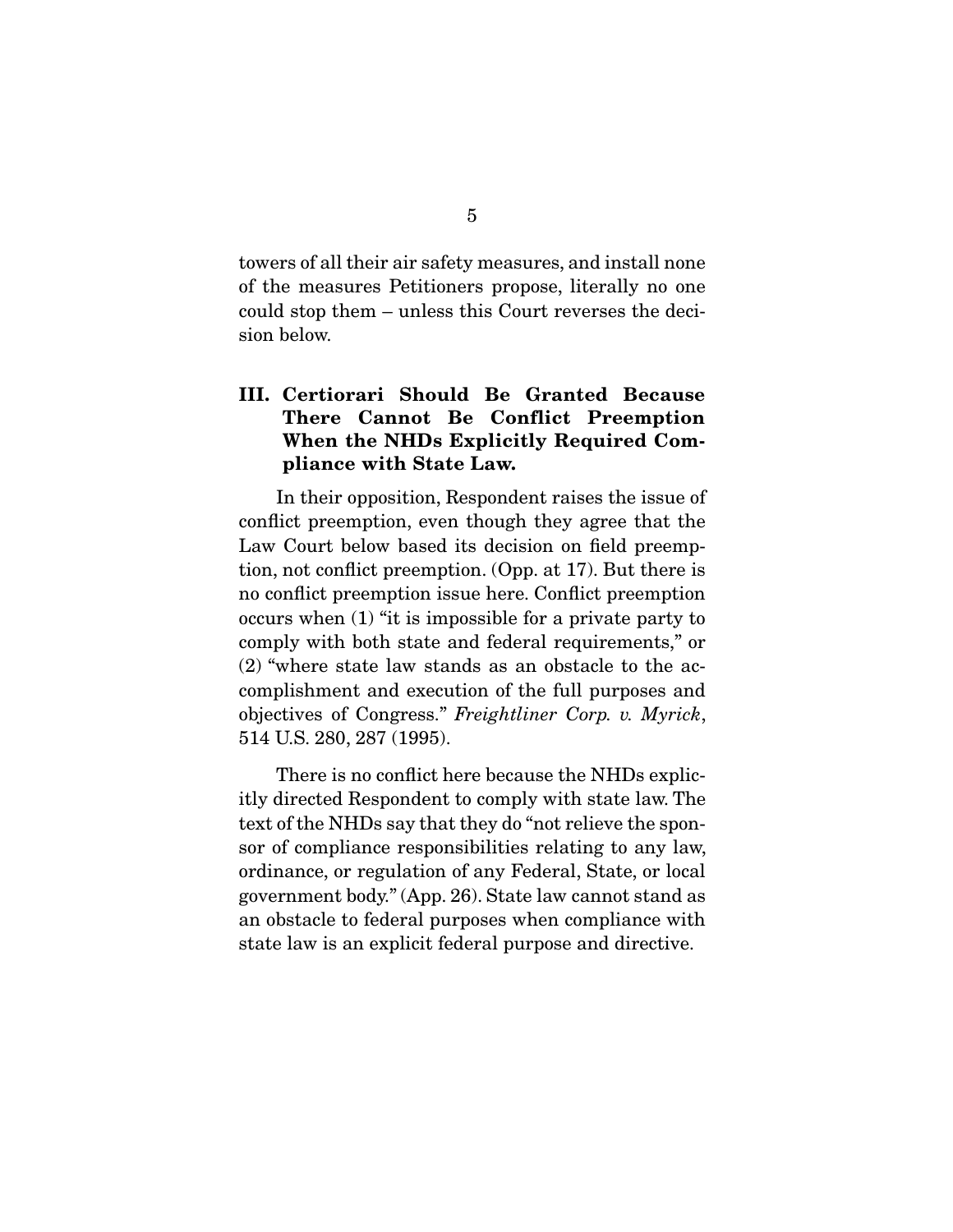### **IV. The Nature of the Decision Below Is Not a Reason to Deny Certiorari.**

 Respondent also argues that the Maine Law Court's decision does not "create[ ] great uncertainty if allowed to stand" because the Law Court's memorandum of decision is not precedential. (Opp. at 5-6).

 Respondent is correct that under Maine's rules of appellate procedure, a memorandum of decision is not formally precedential. That does not mean, however, that the decision is without impact. As the Advisory Notes to the rule indicate, the "fact that a case merits a memorandum of decision does not suggest that the decision is not important or not relevant to future related proceedings." Me. R. App. ¶ 12 Advisory Notes, August 2004.

 As a result, the Maine Law Court's holding (whether in a memorandum of decision or not) and the published Superior Court decision it affirmed still create similar problems of uncertainty related to the preemptive power of unenforceable federal agency advice.

--------------------------------- ♦ ---------------------------------

6